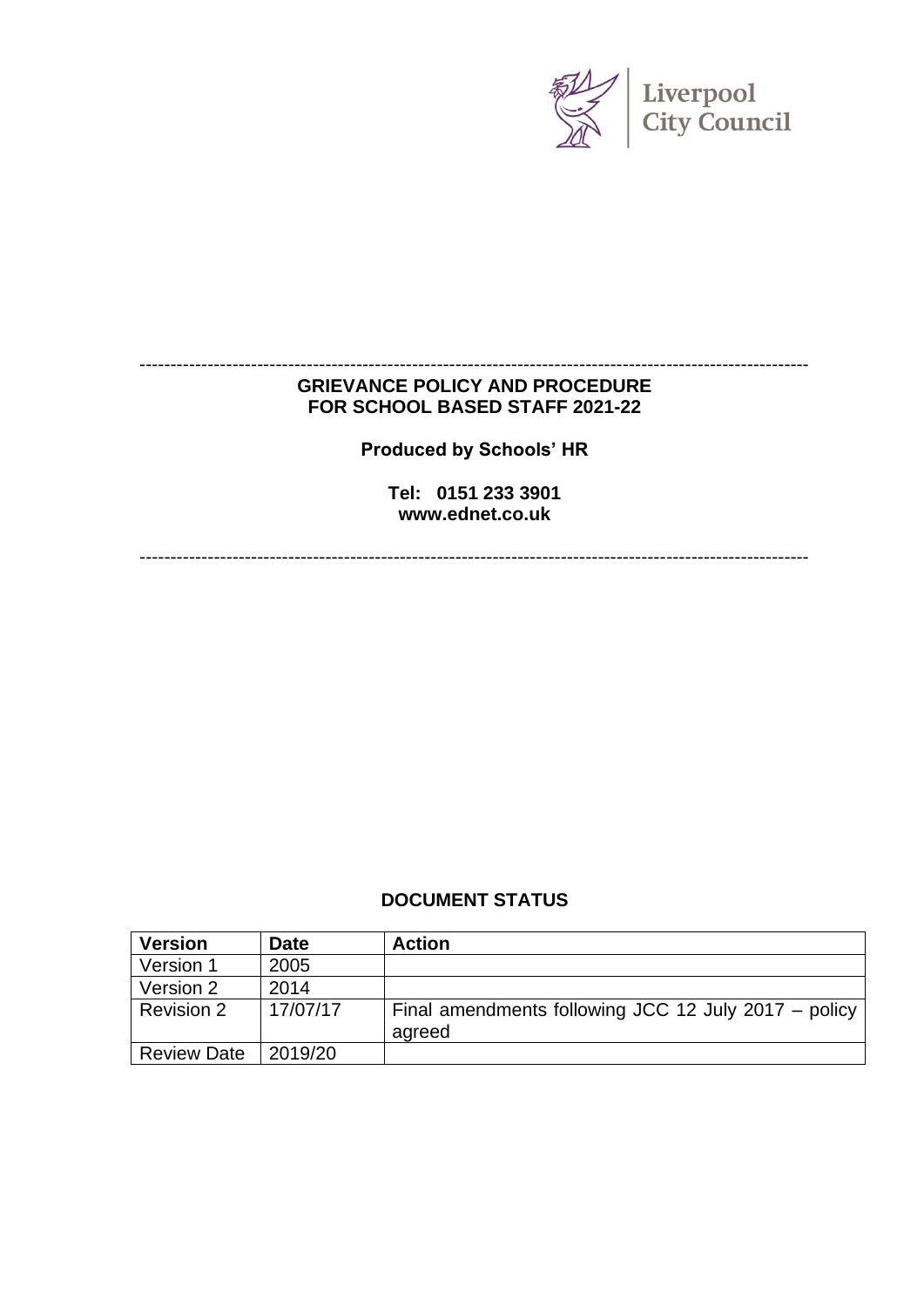

# **GRIEVANCE POLICY AND PROCEDURE FOR SCHOOL BASED STAFF**

## **POLICY**

### **1. INTRODUCTION**

On occasion employees may have problems or concerns relating to their employment which they wish to be addressed. These could be related to employment terms and conditions, health and safety, working practices and organisational change. This procedure sets out the school procedures for dealing with employee grievances.

Staff are encouraged to attempt to resolve grievances at the informal stage.

#### **2. SCOPE**

- 2.1 This procedure applies to all employees who are employed by or under a school Governing Body who has formally adopted this procedure.
- 2.2 Individual records must be treated as confidential by all parties concerned.

#### **3. PRINCIPLES**

- 3.1 In the first instance all grievances will be dealt with under the informal stage. Only in exceptional circumstances will grievances be allowed to enter the procedure at the formal stage.
- 3.2 Management will attempt to resolve all grievances in a fair, consistent and timely manner.
- 3.3 Any complaint must be registered with the line manager within 3 months of the date on which it first arose, or where a series of associated incidents have occurred, within 3 months of the last of these incidents. Only where there are clear extenuating circumstances, such as where further evidence emerges, will these time limits be extended.
- 3.4 A complainant has the right to be accompanied at each stage of the formal procedure by a trade union representative or work colleague.
- 3.5 Any other party or parties who may be identified as the focus of the complaint also has the right to be accompanied by a trade union representative or work colleague at investigation meetings and grievance hearings, if appropriate.
- 3.6 The trade union representative or work colleague accompanying the employees as described above must not be involved/potentially involved in the complaint.
- 3.7 No Governor with prior involvement at an earlier stage may hear any subsequent appeal.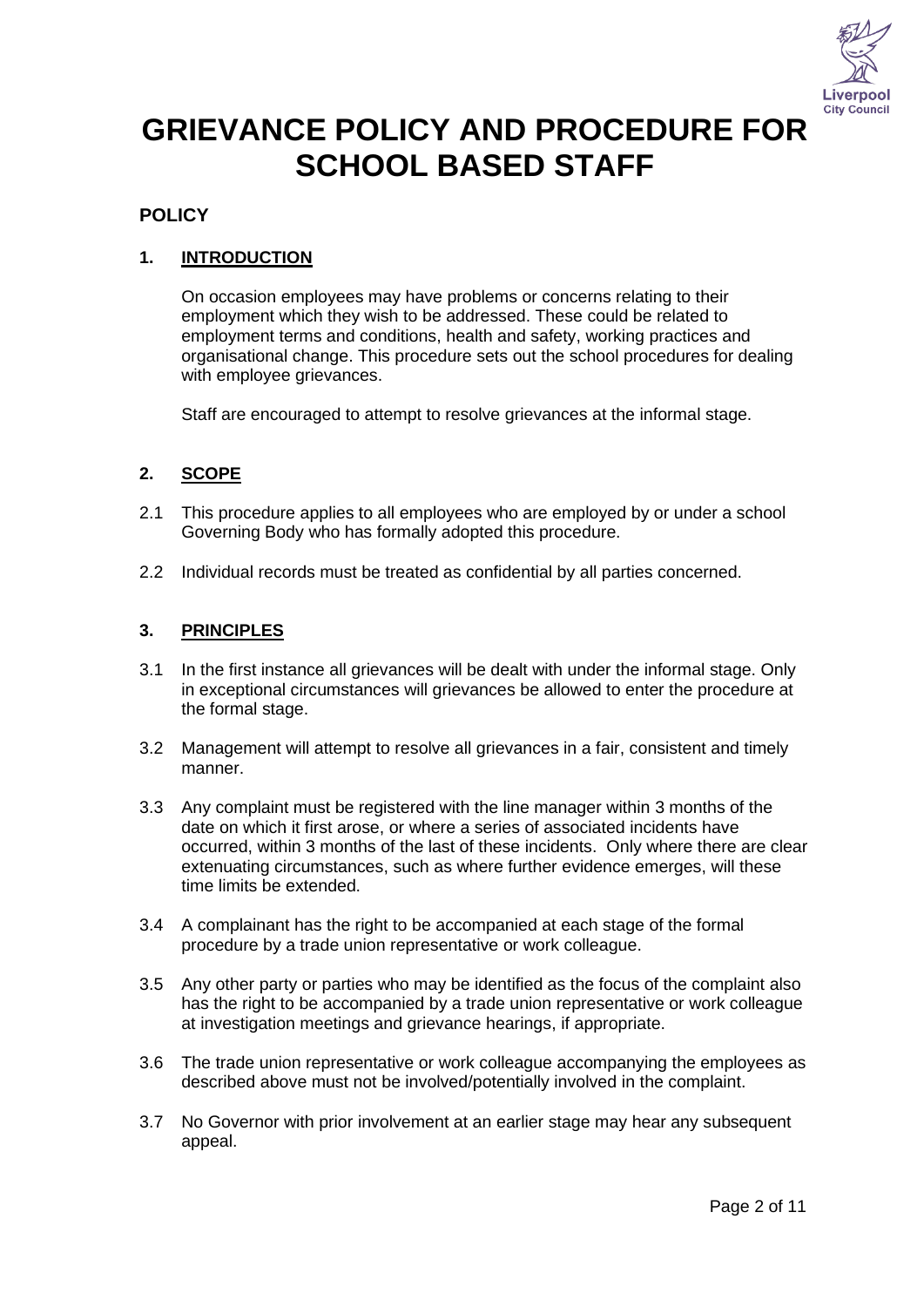

- 3.8 The manager or Governors dealing with the complaint or appeal may where appropriate be supported by the school's HR provider.
- 3.9 Timescales may be extended by agreement with both the employee and management.
- 3.10 Where the complaint is against the head teacher, the Chair of Governors, or their nominee, will act as the stage 2 manager.
- 3.11 Where the head teacher wishes to raise a complaint, they should first discuss the matter informally with the Chair of Governors. The Vice Chair of Governors, or their nominee, will act as the stage 2 manager.
- 3.12 Grievance appeal committees will have the power to allow or disallow the appeal or vary the decision appealed against. Their decision is final and there is no further internal process to follow*.*
- 3.13 The Grievance appeals committee should normally consist of three governors. However, where this is not possible the committee may comprise two governors if agreed by both parties.
- 3.14 Where an employee pursues a grievance in good faith, which is not upheld after investigation, no action will be taken. If however an employee pursues a grievance that is shown to be malicious or vexatious, disciplinary action may be taken.
- 3.15 Where the complaint relates to perceived harassment and / or bullying from another employee the Dignity at Work policy should be followed in place of the Grievance policy.

#### **4. COLLECTIVE GRIEVANCES**

In the case of collective grievances this procedure shall apply and usually one person shall be nominated from the group to represent the complaints at all stages. For complex matters it may be appropriate to allow up to 3 people to represent the group.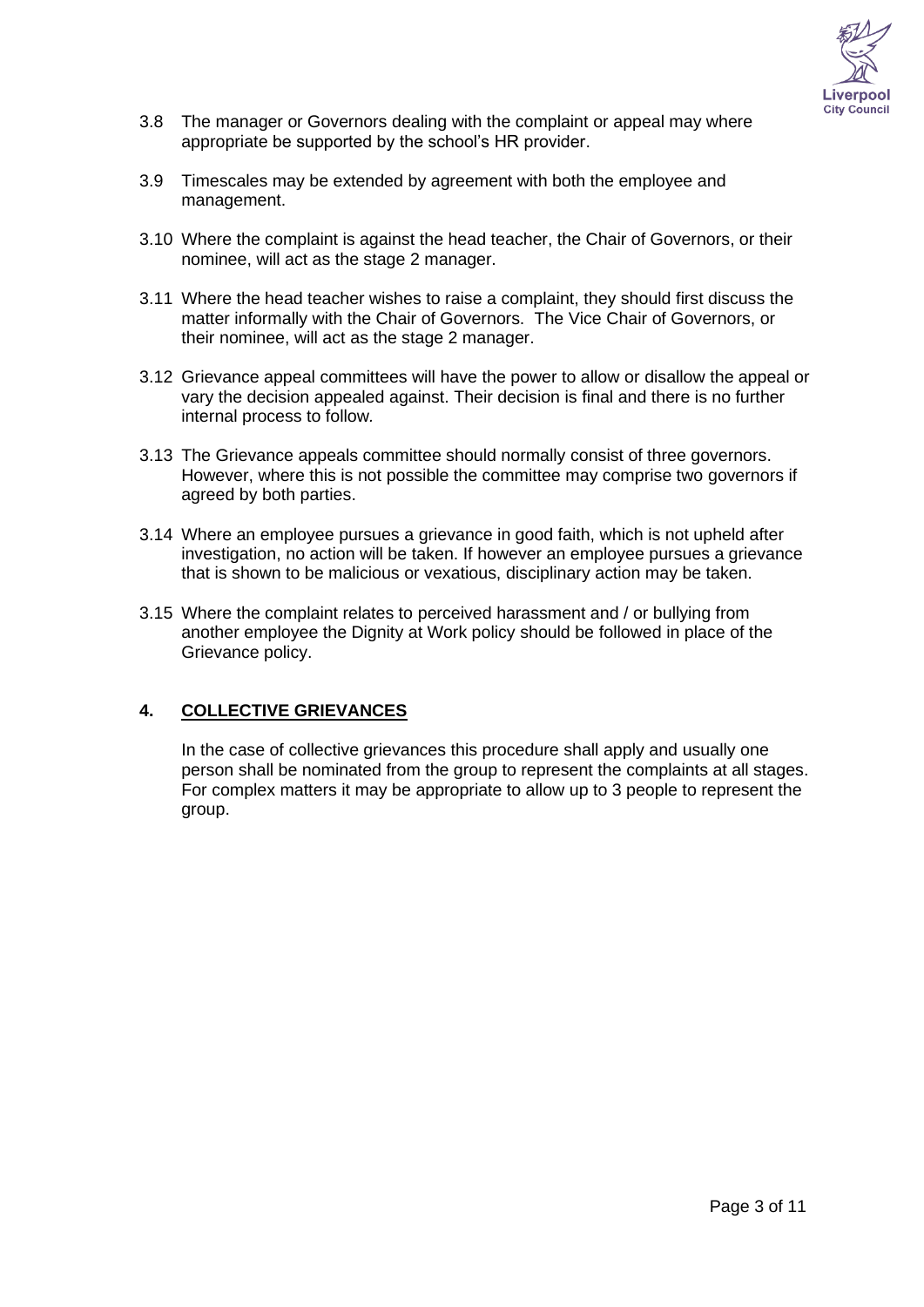

#### **PROCEDURE**

#### **5. STAGES OF THE PROCEDURE**

#### *5.1 Stage 1 - Informal Stage – Discussion*

- 5.1.1 If an employee has a grievance, they should make every effort to resolve the matter through communication with the relevant person.
- 5.1.2 Where the approach under point 5.1.1 has not been productive the employee should discuss their complaint with their manager. At the end of the meeting the manager will consider all the information and arrive at a decision to resolve the issue. This will be conveyed to the complainant within five working days.
- 5.1.3 Where appropriate the line manager may gather information from other parties to gain a full picture of the situation. In this situation confirmation of the outcome may be delayed, in which case this will be discussed with the complainant.
- 5.1.4 At this stage brief notes should be taken by the manager for reference.
- 5.1.5 If the employee remains dissatisfied with the response, they should consider moving to stage 2 – formal stage.

#### *5.2 Stage 2 - Formal Stage - Grievance Meeting*

- 5.2.1 Employees should put their complaint in writing.
- 5.2.2 A pro-forma is included at Appendix 1. Employees are not required to complete Appendix 1; however this may assist them in detailing their complaint.
- 5.2.3 The written complaint should detail the following;
	- The nature of the complaint
	- Details of any informal action to resolve this. If no informal action has been taken the reasons why.
	- Why they are still dissatisfied.
	- The outcome they are seeking and how this might be achieved.
- 5.2.4 The written submission should be given to the manager who dealt with the complaint at the informal stage.
- 5.2.5 It is expected that formal complaints are raised within five working days of the outcome of the stage 1 - informal stage discussion.
- 5.2.6 Where a formal written grievance has been received the manager will write back to the employee to confirm receipt. The manager will pass the grievance to a more senior manager or governor who will arrange a formal grievance meeting to consider and respond to the complaint. The employee will receive five working days notice of the meeting.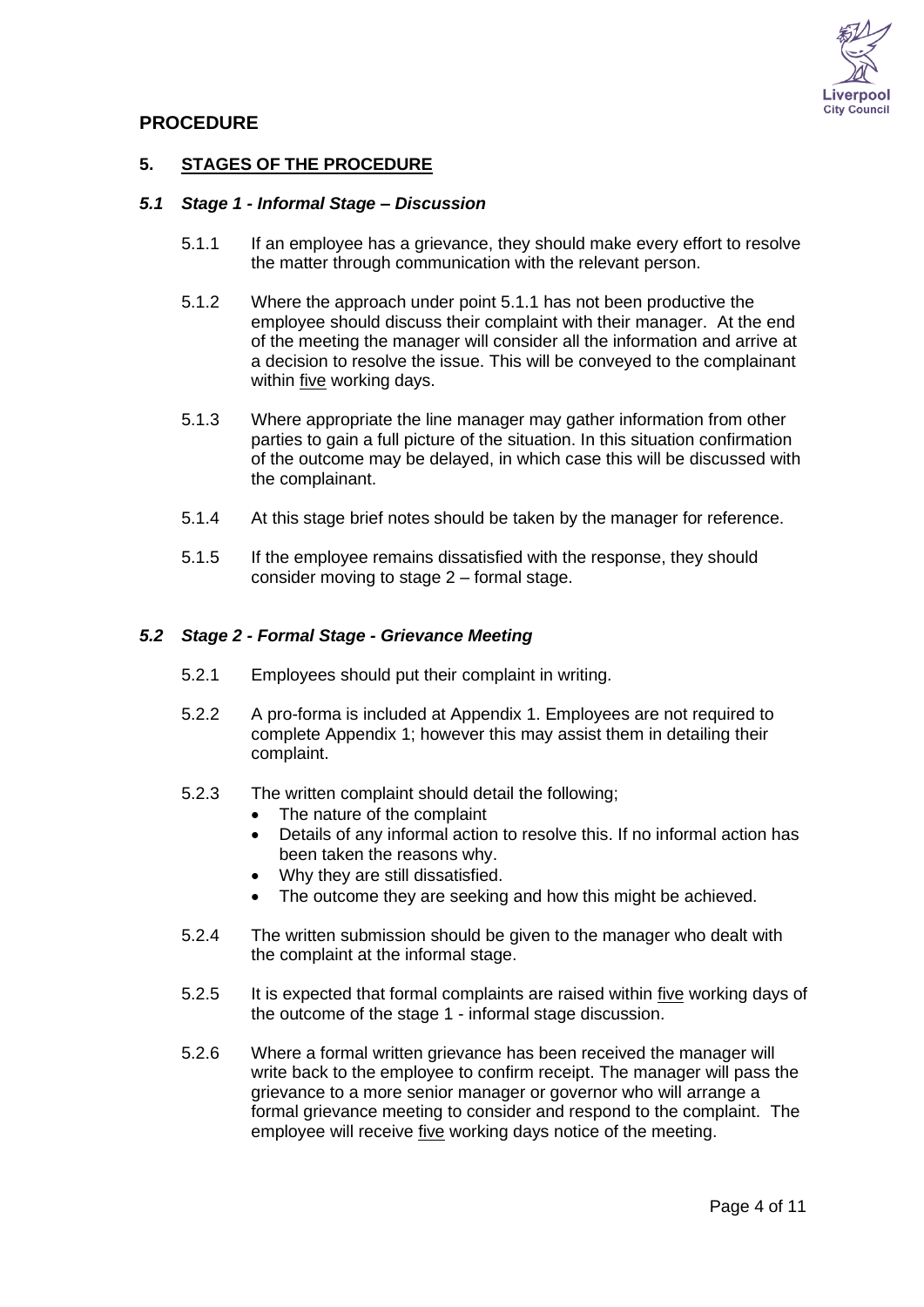

- 5.2.7 At the meeting the employee will have the opportunity to state their complaint to the stage 2 manager and the reasons why they remain dissatisfied with the outcome of the informal stage. The stage 2 manager will consider all relevant information, this can include but is not limited to:
	- Any written information relating to the informal stage
	- Any documentary evidence presented by the employee and the manager who dealt with the complaint at the informal stage.
- 5.2.8 Any party wishing to submit written information to be considered by the manager at the meeting must do so within three working days of the meeting.
- 5.2.9 The stage 2 manager may adjourn the meeting for the purposes of gathering any further relevant information which can include the interviewing of witnesses. A timescale should be agreed with the employee along with how the outcome will be communicated. The stage 2 manager should keep the employee informed of any issues or delays which may affect the agreed timescale.
- 5.2.10 Notes should be taken of any meeting and interviews of witnesses. Witnesses will be asked to sign the notes as an accurate record.
- 5.2.11 Once the stage 2 manager has considered all the relevant information relating to the complaint the outcome will be confirmed in writing to the employee without unreasonable delay. The employee will be informed of their right of appeal.
- 5.2.12 If the employee remains dissatisfied with the response, they should consider moving to stage 3 – appeal hearing. This involves putting their case before a committee of Governors.

#### *5.3 Stage 3 – Grievance Appeal Hearing*

- 5.3.1 Employees should put their appeal in writing to the stage 2 manager within five working days of receipt of the letter confirming the outcome from the grievance meeting.
- 5.3.2 A pro-forma is enclosed at Appendix 2. Employees are not required to complete Appendix 2, however this may assist them in detailing their grounds for appeal.
- 5.3.3 The written appeal should detail the following;
	- The nature of the complaint
	- Details of any previous action to resolve this.
	- Why they are still dissatisfied.
	- The outcome they are seeking and how this might be achieved.
	- Grounds of appeal
- 5.3.4 The stage 2 manager or governor will pass the appeal to an appropriate person (eg Clerk to Governors) to arrange a grievance appeal hearing. A Governors committee comprising of three governors will consider the appeal. The members of the committee must not have been previously involved in the case.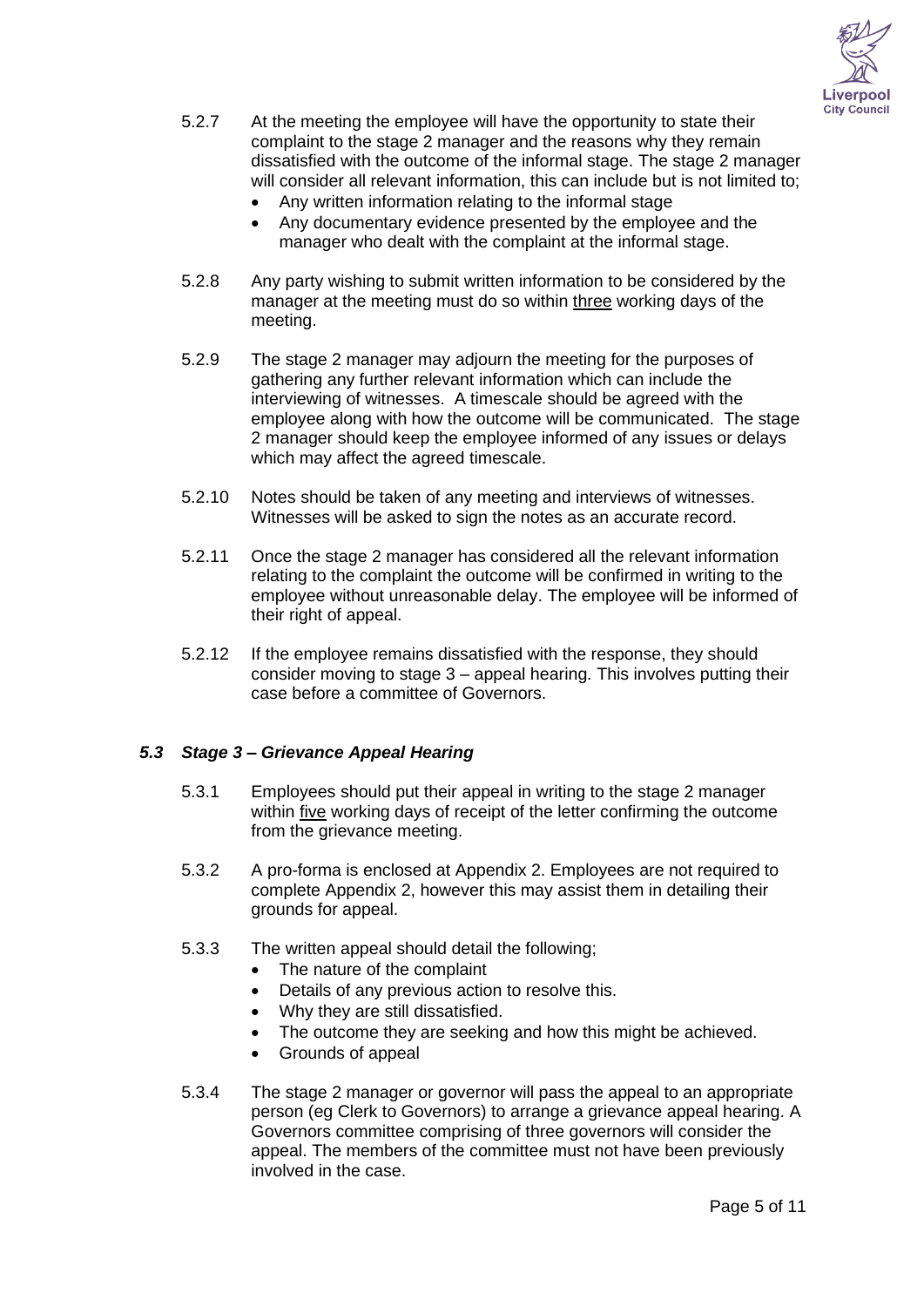

- 5.3.5 The purpose of the appeal hearing is to determine whether the process of the grievance meeting was fair and/or whether the outcomes are reasonable in all the circumstances. The committee is under no obligation to consider new information, which has not been considered previously, at this stage. However, if relevant new information has come to light the committee may allow it. In addition, the hearing committee may adjourn the hearing for the purposes of gathering any further relevant information it requires, which can include seeking clarification from witnesses interviewed at stage 2.
- 5.3.6 The appeal hearing should be arranged without unreasonable delay. The employee will receive five working days notice of the hearing.
- 5.3.7 At the hearing the employee will have the opportunity to state their complaint and the reasons why they remain dissatisfied with the outcome at stage 2. The hearing committee will consider all relevant information, this can include but is not limited to;
	- Any written information relating to the informal and formal stage
	- Any witness statements/interview notes
	- Any documentary evidence presented by the employee and the manager who dealt with the complaint at stage 2.
- 5.3.8 All written information from the employee and the manager who dealt with the grievance at stage 2, will be given to the hearing panel three working days before the hearing.
- 5.3.9 Notes should be taken of any meeting and interviews of witnesses. Witnesses will be asked to sign the notes as an accurate record.
- 5.3.10 Once the hearing committee has considered all the relevant information relating to the complaint the outcome will be confirmed within 5 working days.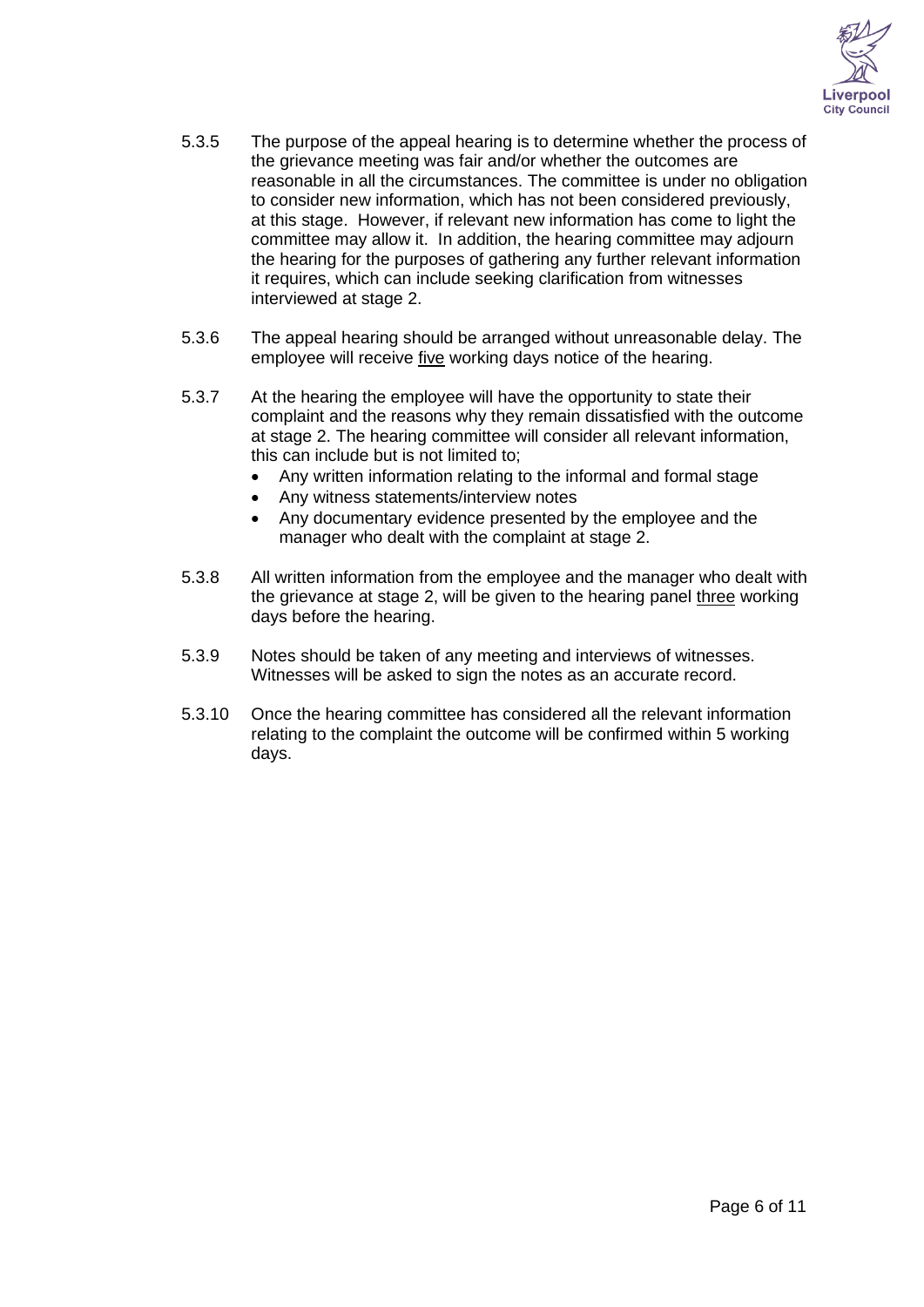

#### 5.3.11 Outcomes of the hearing can include but will not be limited to: -

- No action to be taken
- Grievance upheld / partially upheld
- Some other action e.g. retraining, counselling
- Where another party is the focus of the grievance:
	- A recommendation to attempt to resolve the issue between the parties through discussion and/or mediation.
	- A recommendation to invoke the disciplinary procedure against the person(s) being complained about.
	- A recommendation to invoke the disciplinary procedure against the complainant, should the Investigating Officer believe that the complaint was malicious or vexatious.
	- The findings will be confirmed in writing to both parties. Where the investigating Officer recommends invoking an investigation under the disciplinary procedure against the person being complained about or the complainant, as the Investigating Officer believes that the complaint was malicious or vexatious, this decision will **not** be relayed to the other parties involved. The investigation from this procedure will be used to inform the disciplinary procedure and all witnesses should be asked for consent for their information to be shared.
- 5.3.12 The decision of the committee is final and there will be no further internal right of appeal.

#### **6. WITHDRAWING A GRIEVANCE**

- 6.1 If an employee decides to withdraw a grievance at any stage during the procedure, they should advise the manager in writing of the reason for the decision.
- 6.2 Whilst in the majority of cases the school will respect the rights of the employee to withdraw the grievance, there may be instances where the concern impacts on the duty of care towards others and school may take the decision to investigate independently of the grievance.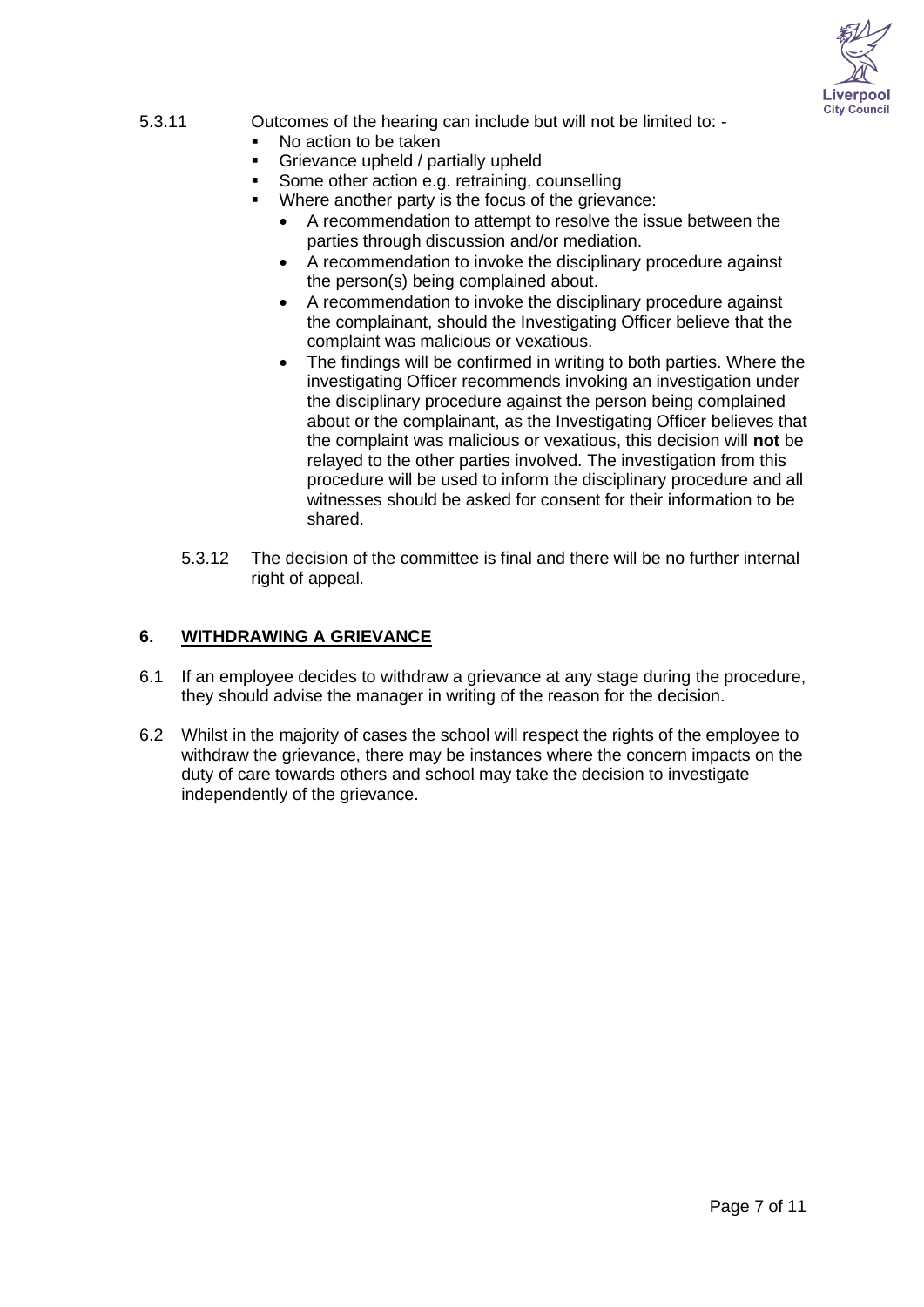

## **Appendix 1**

## **Grievance Form - Stage 2 - Formal Hearing**

Please outline the nature of your complaint

What informal action have you taken to resolve this? If no informal action has been taken, please explain the reasons why.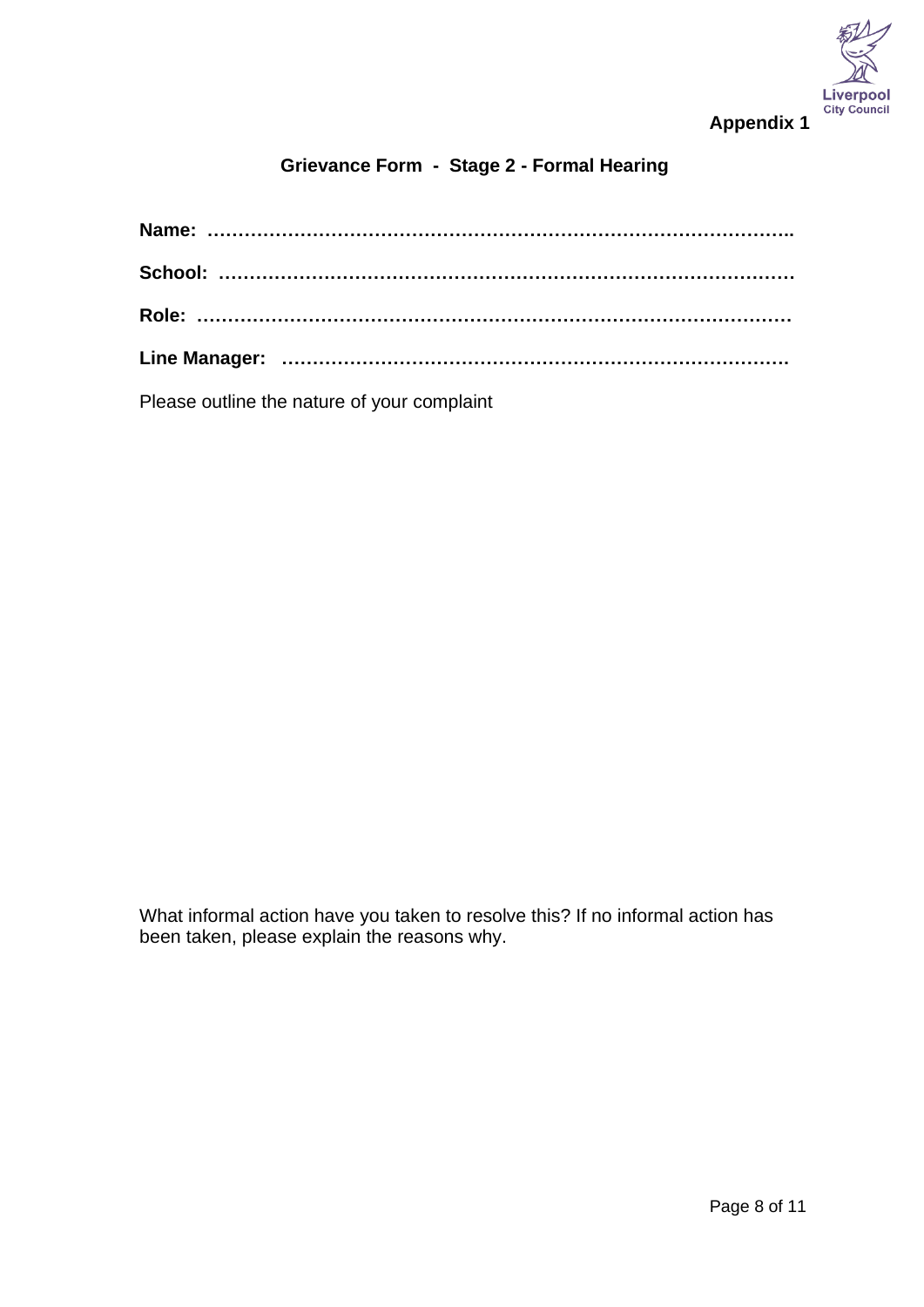

Please outline why you are still dissatisfied.

Please explain what outcome you are seeking and how this might be achieved.

Who considered your complaint informally?

On what date?

**Signed**: …………………………………………………………

**Date**: ……………………………………………………………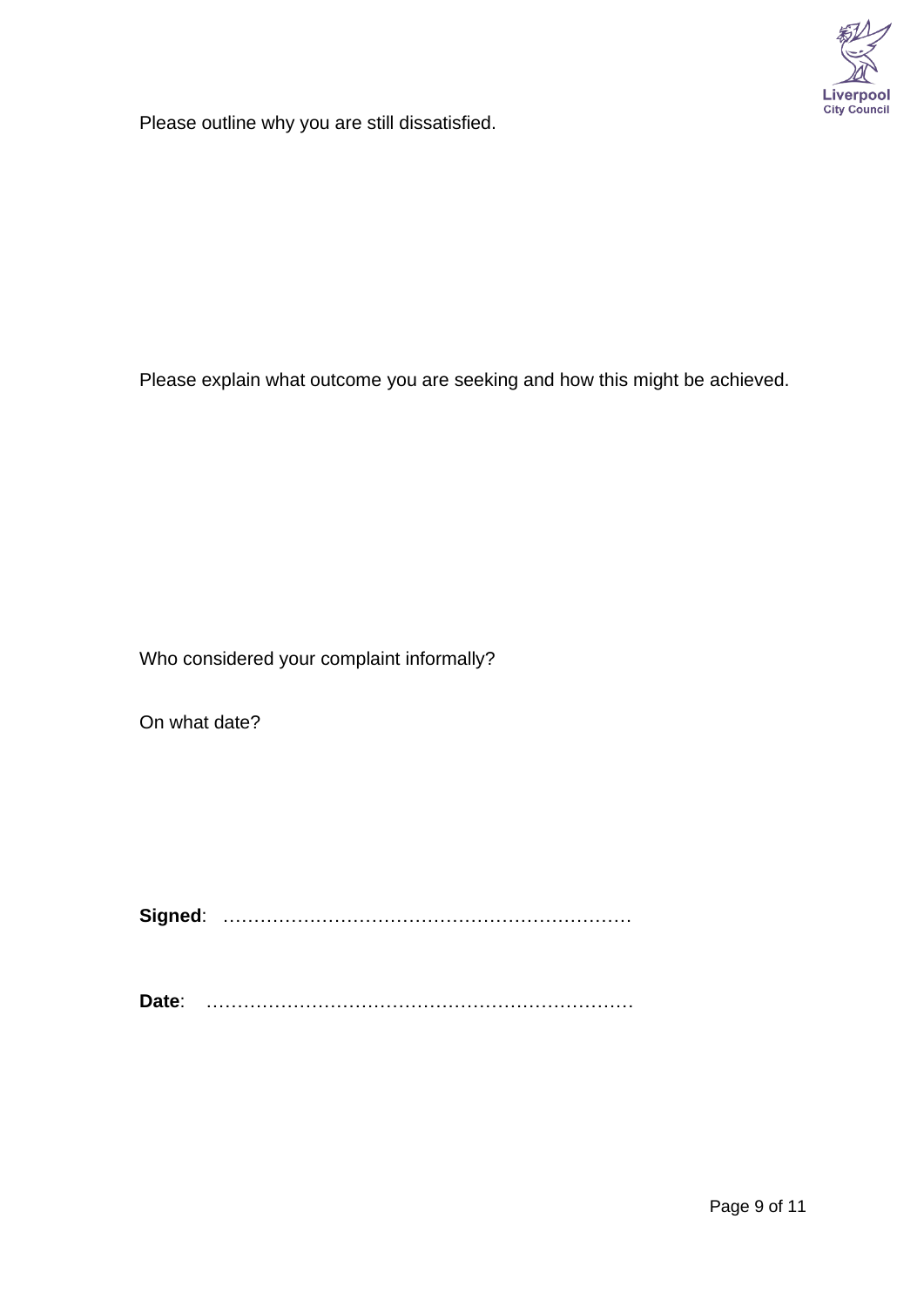

## **Grievance Form - Stage 3 - Appeal Hearing**

Please outline the nature of your complaint

What formal action have you taken to resolve this?

Please outline why you are still dissatisfied.